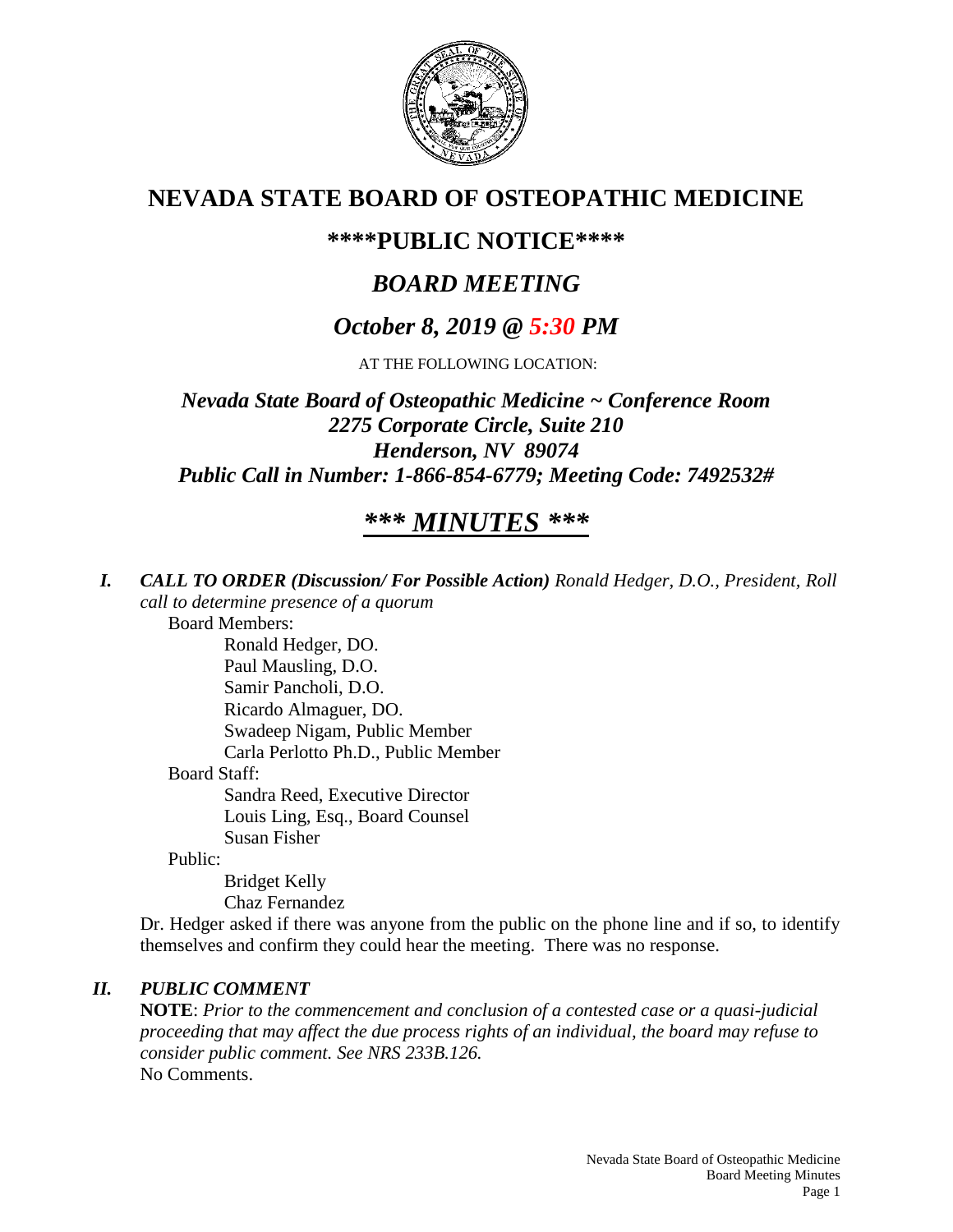### *III. APPROVAL OF BOARD MEETING MINUTES FROM SEPTEMBER 10, 2019, AND THE CLOSED MINUTES FROM AUGUST 13, 2019 (Discussion/For Possible Action) Ronald Hedger, D.O., President*

Mr. Nigam made a motion to approve the closed minutes from August 13, 2019 and the September 10, 2019 minutes; seconded by Dr. Perlotto. There being no discussion, the minutes were approved by the Board.

#### *IV. CONSENT AGENDA TO GRANT LICENSURE FOR OSTEOPATHIC PHYSICIANS, (Discussion/ For Possible Action) Ronald Hedger, D.O., President*

*Under this item the Board may consider the recommendations of the Executive Director and/or President/Vice President to grant licensure to the below listed applicants. The Board may remove any applicant's name from the consent motion, but may not discuss the contents of the application for licensure without the applicant present following proper notice pursuant to the open meeting law.*

**Osteopathic Physician Name Specialty** Joel Abbott, D.O. Urologic Surgery Loras Even, D.O. **Family Medicine** Michael Groshner, D.O. Internal Medicine Amber Hull, DO. Pediatrics Alisa Roysman, D.O. Pediatrics Adam Shafer, DO. Psychiatry

Dr. Perlotto made a motion to approve the licensees as written; and, seconded by Mr. Nigam. There being no discussion, the Board approved licensure.

## *V. CONSIDERATION OF AND POTENTIAL ACTION TO ADDRESS REQUEST BY DR. TINNEY TO WITHDRAW HIS APPLICATIONS FOR LICENSURE (Discussion/For*

*Possible Action) Sandra Reed, Executive Director, and Louis Ling, Board Counsel* Mr. Ling described the background leading up to the withdrawal request by Matthew Tinney, D.O.. Dr. Tinney appeared without counsel before the Board for license approval at the August 13 Board meeting. Seeing the Board may deny licensure to Dr. Tinney at that meeting, Dr. Tinney requested to withdraw his application at the meeting. However, Mr. Ling advised that it was too late to withdraw, due to a motion already on the table to deny licensure (it had not yet been seconded). The Board ultimately denied his application. The denial of the application was posted to the National Practitioner Data Bank (NPDB). At some time after the denial, Dr. Tinney retained Maria Nutile's law firm for advice. A short time later, the Board office received a second application from Dr. Tinney explaining the actions and other issues initially mentioned at the August meeting. The matter was discussed at the September Board meeting, allowing Dr. Tinney to reapply for licensure. It is noted that the Board has no statute or regulation addressing the limitations for follow-up license applications after denial.

Mr. Ling added that the Board of Medical Examiners has a regulation addressing the denial of applications, setting conditions for reapplying for licensure. He added if the Board allowed Dr. Tinney's current request to withdraw both his first and second applications, he would not reapply with this Board for three years; and, the Board would agree to remove the entry in the NPDB for the denial of licensure. He would also agree to waive all legal rights he might have against the Board. Mr. Ling indicated that if the Board did not approve Dr. Tinney to withdraw his application, then his second application would need to be reviewed at the November 12, 2019, Board meeting.

Ms. Kelly, attorney at the firm of Maria Nutile, spoke on behalf of Dr. Tinney, indicating he would agree to not apply for three years with the understanding that the NPDB report would